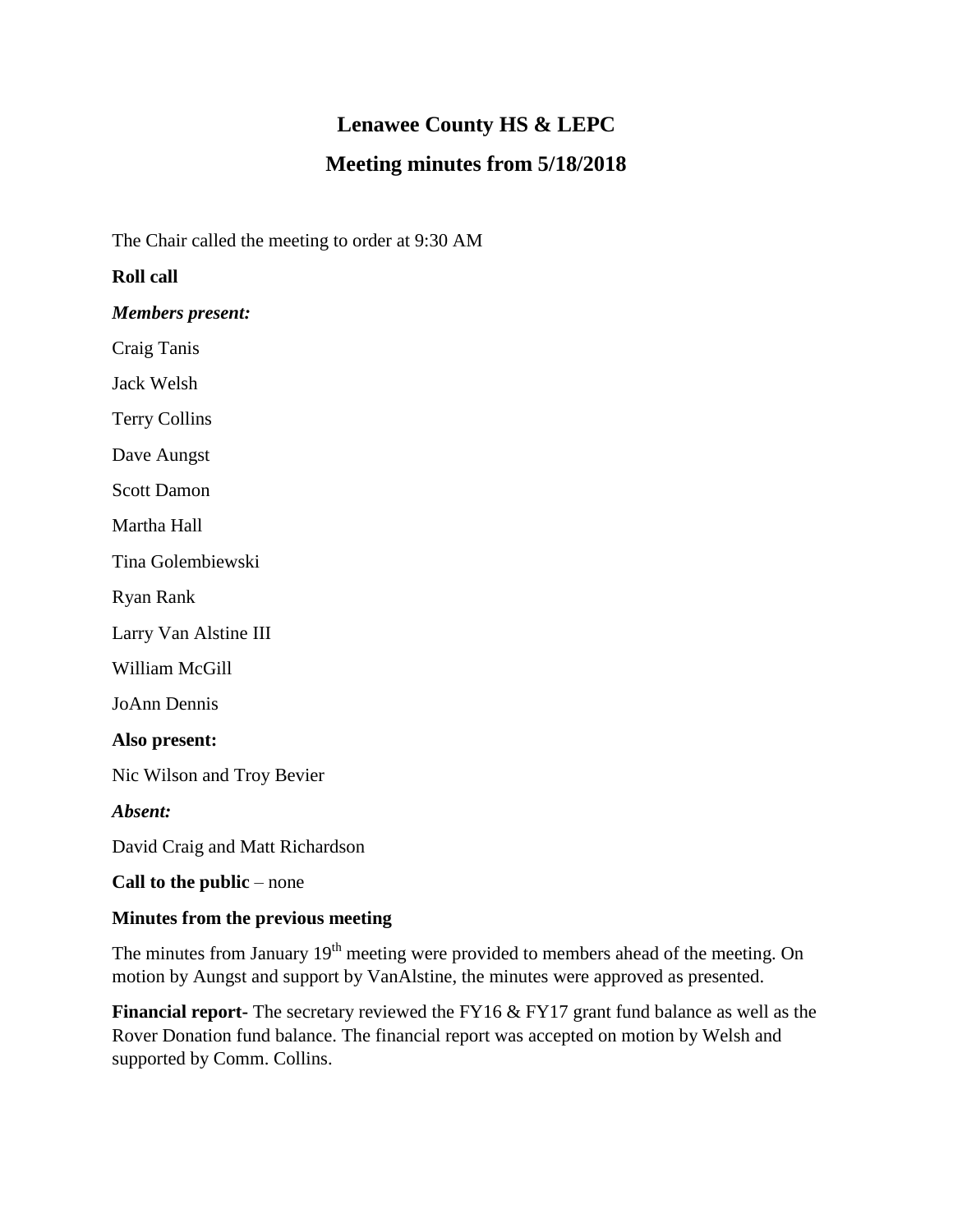**Emergency Manager's report** – Written report submitted provided highlights of Emergency Manager's activities from January 2018 through April 2018.

**E-911 updates** -Lt. Aungst provided the committee a written report and gave an update on the 800 MHz radio project and dispatch center staffing. He also gave an update on the 911 phone outage and business line outage that occurred on the night of May  $2<sup>nd</sup>$ .

**Health subcommittee-** Martha Hall highlighted some of the activities from the written report submitted prior to the meeting.

#### **Old Business**

-SARA Title III 302 site plan: MSP EMHSD Planning Division accepted and approved the site plan submitted for Airgas-Blissfield.

-Update – Sheriff's Dept. Rebuild – Dispatch – EOC: Lt. Aungst provided the committee an update on the Sheriff's Dept. Rebuild and Dispatch relocation. Dispatch should be relocated over a 2 day period by the end of June at which time the Sheriff's Dept. rebuild will begin. EM Tanis gave an update on the EOC. The new EOC should be complete by June  $15<sup>th</sup>$ .

-Update – Rave Alerts: EM Tanis updated the committee on the glitch in the RAVE Weather Alert that occurred on May  $2<sup>nd</sup>$ . The issue of multiple alerts being sent for the same storm was resolved and is now functioning properly.

# **New Business**

**-**Grant Proposal – New Generator for the Mobile Command Vehicle: EM Tanis submitted a proposal to replace the generator in the Mobile Command Vehicle for \$6,895 from FY17 LETPA funds. The old generator no longer works and is so old that replacement parts are not available. A motion was made by Hall to approve a new generator for the Mobile Command Vehicle for \$6,895 (based on submitted quote from Adrian Electric & Generator) from FY17 LETPA funds. Motion was supported by Damon and passed unanimously without further discussion.

-Grant Proposal – Portable Data Network: EM Tanis submitted a proposal to purchase a Portable Data Network from DH Wireless Solutions for \$5,072.53. This PDN will primarily be used at the scene of incidents to provide Incident Command a secure network for data and cellular coverage in order to provide interoperable communications. The PDN provides secure coverage for multiple users in a 300 foot radius from the device. A motion was made by Comm. Collins to approve the purchase of the Portable Data Network from DH Wireless Solutions for \$5,072.53 from FY17 SHSP funds. Motion was supported by Welsh and passed unanimously without further discussion.

-Matt Rybar, Alpha Consulting Group – UAV Presentation: Matt Rybar from Alpha Consulting Group gave a presentation on Unmanned Aerial Vehicles (UAV's) and their capabilities and how they can be utilized by Lenawee County First Responders. He also gave a physical demonstration. After the presentation, it was decided to table a discussion and form a subcommittee to further discuss the purchase of a UAV and funding options.